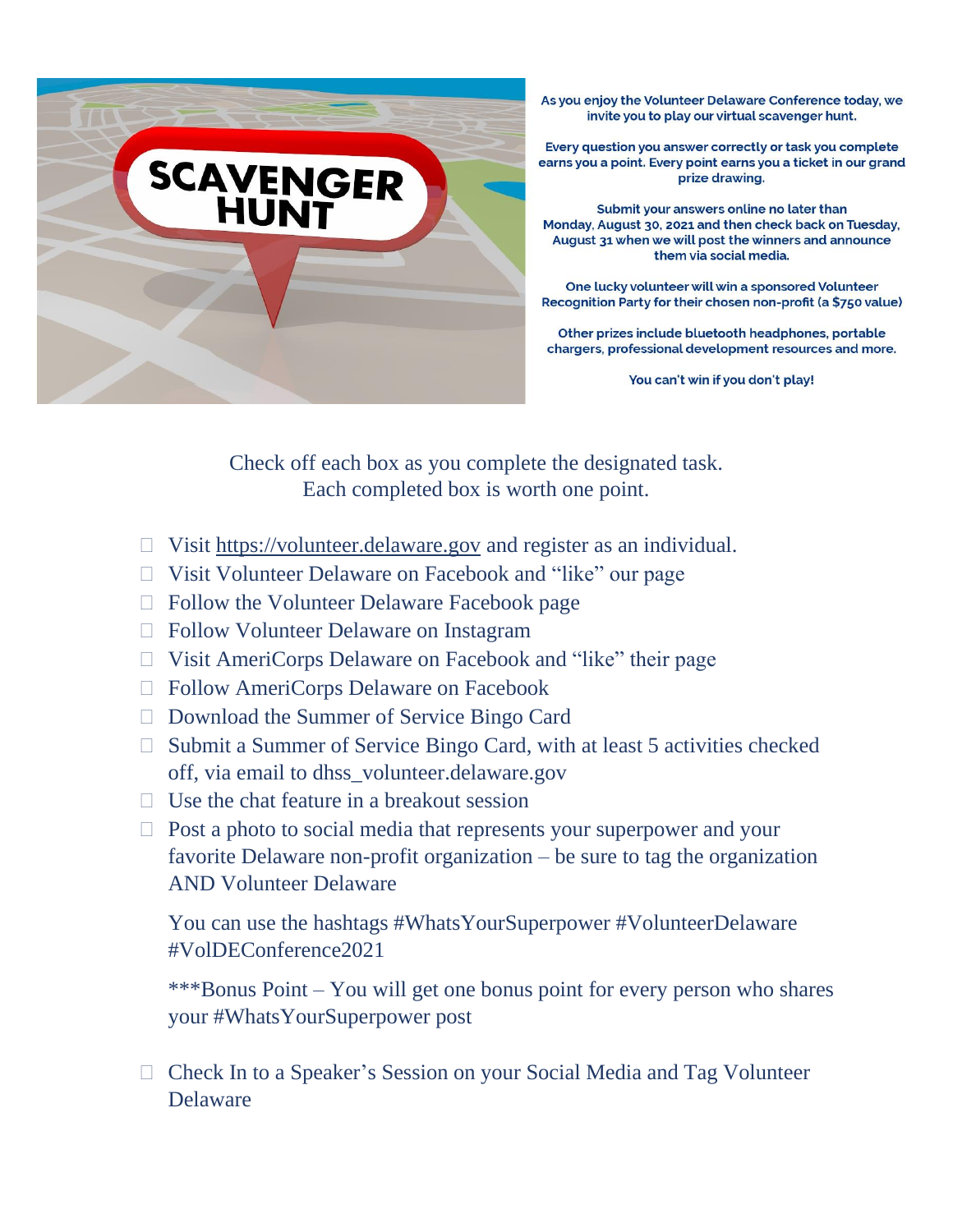Answer the following questions for one point each.

Answers can be found by attending sessions or visiting the Volunteer Delaware website at [https://volunteer.delaware.gov](https://volunteer.delaware.gov/)

- □ Name one of Jimmy Charles' songs.
- $\Box$  How many groups were recognized with a Governor's Youth Volunteer Service Award this year?
- According to the Volunteer Delaware website, what was the economic value of Delaware Volunteerism during the past year?
- $\Box$  How many volunteer organizations are currently active with Volunteer Delaware?
- $\Box$  What is one active volunteer opportunity that is available through the Volunteer Delaware website?

## Breakout Session Questions

(Please only answer one question per breakout session, we do not want you to miss out on great content by trying to attend all four sessions)

Morning Breakout Session One

From the session Using Data to Drive Communications Strategy: What is one important piece of data to use in your communications strategy?

From the session 5 Ways to Create More Inclusive Volunteer Opportunities: List one way to create more inclusive volunteer opportunities.

From the session Building a Positive Culture of Data: How did E.T. help build a positive culture of data?

From the session What Makes a Good Service Project: What organization does the speaker represent?